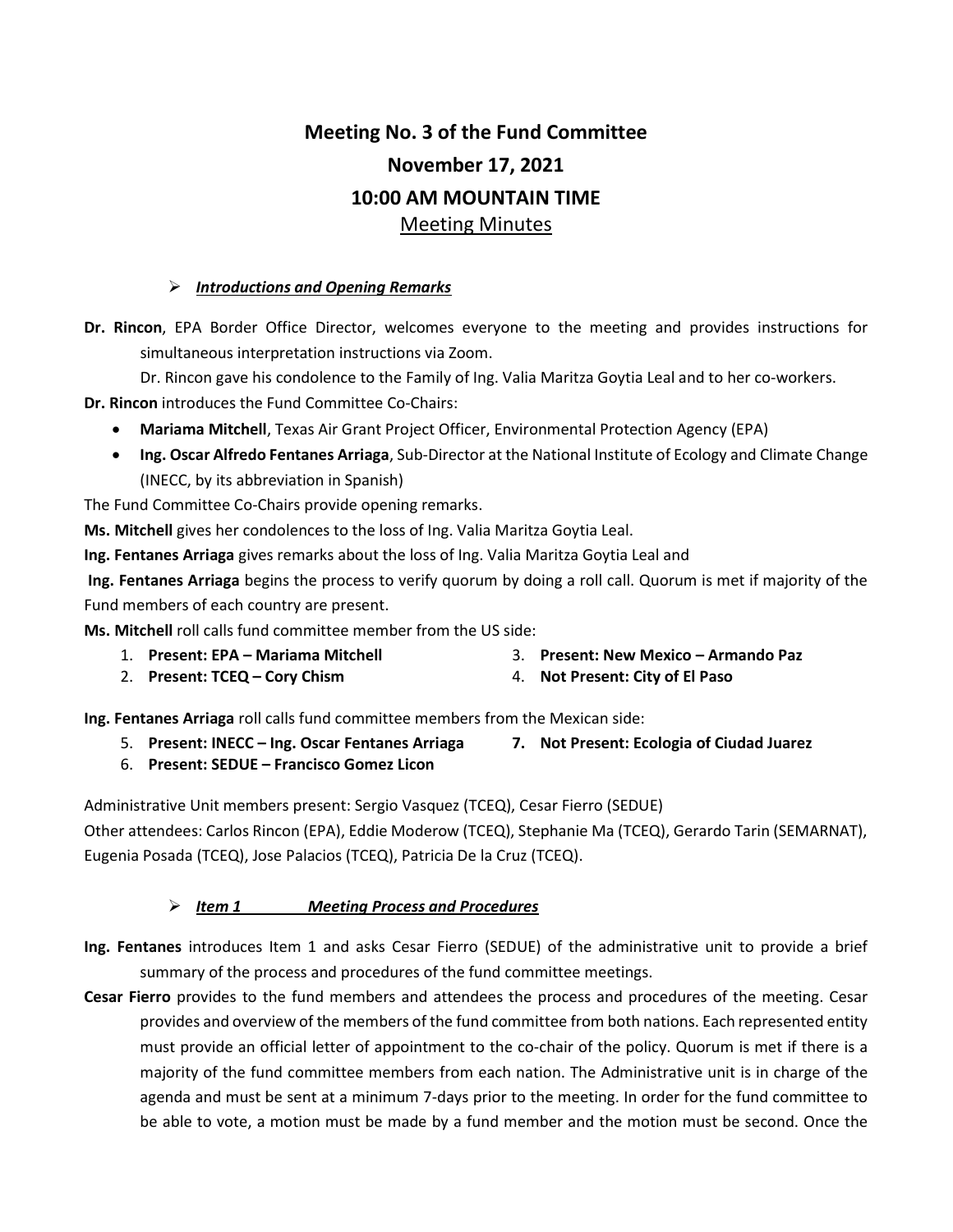motion is second, a vote can be held to pass the motion. The motion passes if there are no objections or 'Nays'. Cesar algo provides an overview of the roles and responsibility of the fund committee members.

Ing. Fentanes asks if there are any questions or comments about the meeting process and procedures provided by Cesar.

There were no comments.

#### $\triangleright$  Item 2 Approval of Previous Meeting Minutes

Ms. Mitchell introduces Item 2 for the Approval of Previous Meeting Minutes.

## Mariam Mitchell (EPA) makes a motion.

## Oscar Fentanes (INECC) seconds the motion.

Ms. Mitchell asks member to indicate their vote through the chat.

| EPA – No Vote          | INECC – No Vote                      |
|------------------------|--------------------------------------|
| $TCEQ - Yay$ (on Chat) | SEDUE $-$ Yay (on Chat)              |
| $NMED - Yay (on Chat)$ | Ecología Ciudad Juárez – Not Present |
| El Paso – Not Present  |                                      |

## Item 3 Operation and Maintenance 6-month contract (Update)

Oscar Fentanes introduces Item 3 and asks Sergio Vasquez of TCEQ to provide an update on the operation and maintenance contract with the Autonomous University of Ciudad Juarez that was approved in our previous meeting.

Sergio Vasquez provided an update on the status of the 6- month contract. He informs the fund committee members of the status of the current purchase order between the University of Texas at Austin. The purchase order is set to expire in December, but it will be extended until January to avoid any lapse of operation and maintenance of the stations while the new contract is finalized. All vendors that submitted a proposal to our solicitation have been informed if their bid was successful or unsuccessful. UACJ is working with NADB on finalizing the contract and we are providing support as needed. The Fund Co-Chairs sent the first official correspondence of the Fund to NADB indicating of the awarded contract. We expect the 6-month contract to be awarded early January.

Sergio Vasquez: Are there are any questions?

Dr. Rincon asks if the goal is for there to not be a void of time to the operation and maintenance of the station?

Sergio indicated that the goal is for there not be a lapse of operation and maintenance. We are extending the current purchase order to January for that purpose.

# $\triangleright$  Item 4 Update on Marathon Petroleum and inform CEC grant prospect

Ms. Mitchell introduces Item 4 for the Update on Marathon Petroleum and inform the CEC grant prospect. Mariama asks Jose Luis Palacios from TCEQ to provide an update on the application submitted to the foundation of Marathon Petroleum and the CEC grant prospect.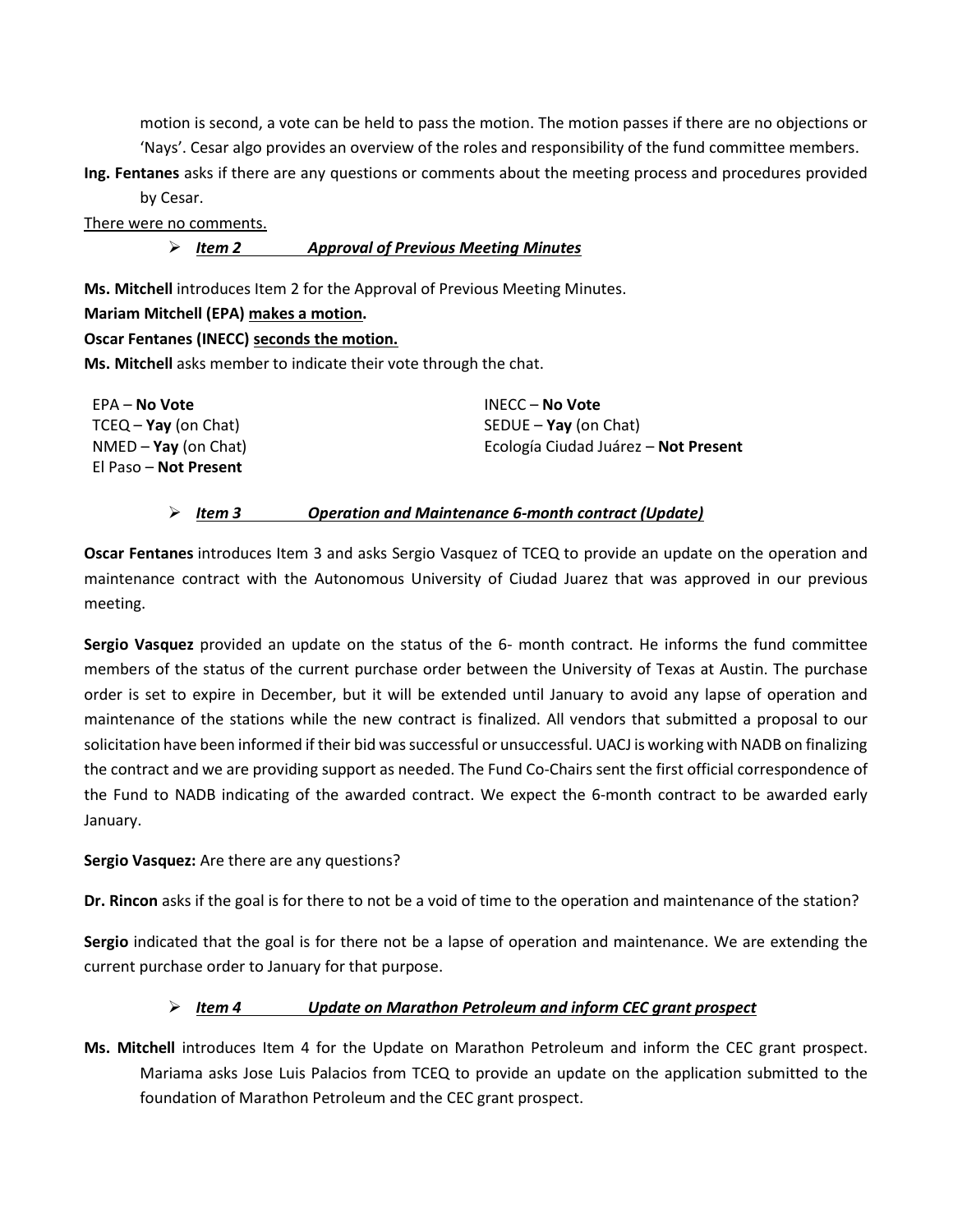- Dr. Rincon reminds everyone to speak slowly and clearly for the interpreter.
- Jose Palacios informed the fund committee of the work he has done for the administrative unit in drafting application for funds from private organizations. Jose Luis indicates the first draft proposal submitted was for Marathon Petroleum foundation which was submitted on the  $1<sup>st</sup>$  of November of 2021. The fund committee authorized the administrative unit to apply for funds in the  $2^{nd}$  meeting of the fund committee. The application includes a project to create a new monitoring station in Ciudad Juarez that include PM 2.5, PM 10, ozone equipment, new monitoring trailer, concrete slab and meteorological tower. The amount requested in the application was for \$99,752. We are working with Marathon Petroleum Foundation in providing any additional documentation requested to receive an award from our application.
- Eddie Moderow (TCEQ) asked if there is an estimated timeline on when we'll know if Marathon will award our application? If Marathon Petroleum foundation awards us the requested money, will the fund committee decide what to do with the money?
- Jose Luis: answers Eddie's questions: When donors donate to the binational fund, they must agree that they will give the decision-making power to the fund committee. That is established in all contracts between donors and NADB. This application may be a little different because the application already explains how the money will be used, which is to install a new station. We would need to follow the proposal submitted. If awarded, we expect the funding to be available within the next couple of months.
- Francisco (SEDUE): asked for the amount of the proposal and if there is a deadline for Marathon to let us know if we were awarded?
- Jose Luis: There isn't an exact date on when they will let us know if we have been awarded due to their flexibility of being a private foundation. We do expect for us to receive the award based on the documentation they are requesting.
- Sergio (TCEQ): Is the two to four-month timeline you mentioned the timeline for us to receive the funding or the timeline for us to receive the funding and purchase the equipment?
- Jose Luis: the two to four months should be for us to receive the funding, and the timeline on the purchase of equipment would be based on the procurement timelines approved by the fund committee.
- Jose Luis: The administrative unit is al are also submitting to the CEC's environmental justice grant until Nov 21<sup>st</sup>. a draft proposal is ready for an amount of \$84,659 Canadian Dollars. If the fund committee agrees on the proposal to apply to the CEC, we plan to submit the application by the due date to the CEC.
- Ms. Mitchell: If there are no more questions and based on the update of funding opportunities are there any recommendations from the administrative unit for the fund committee?